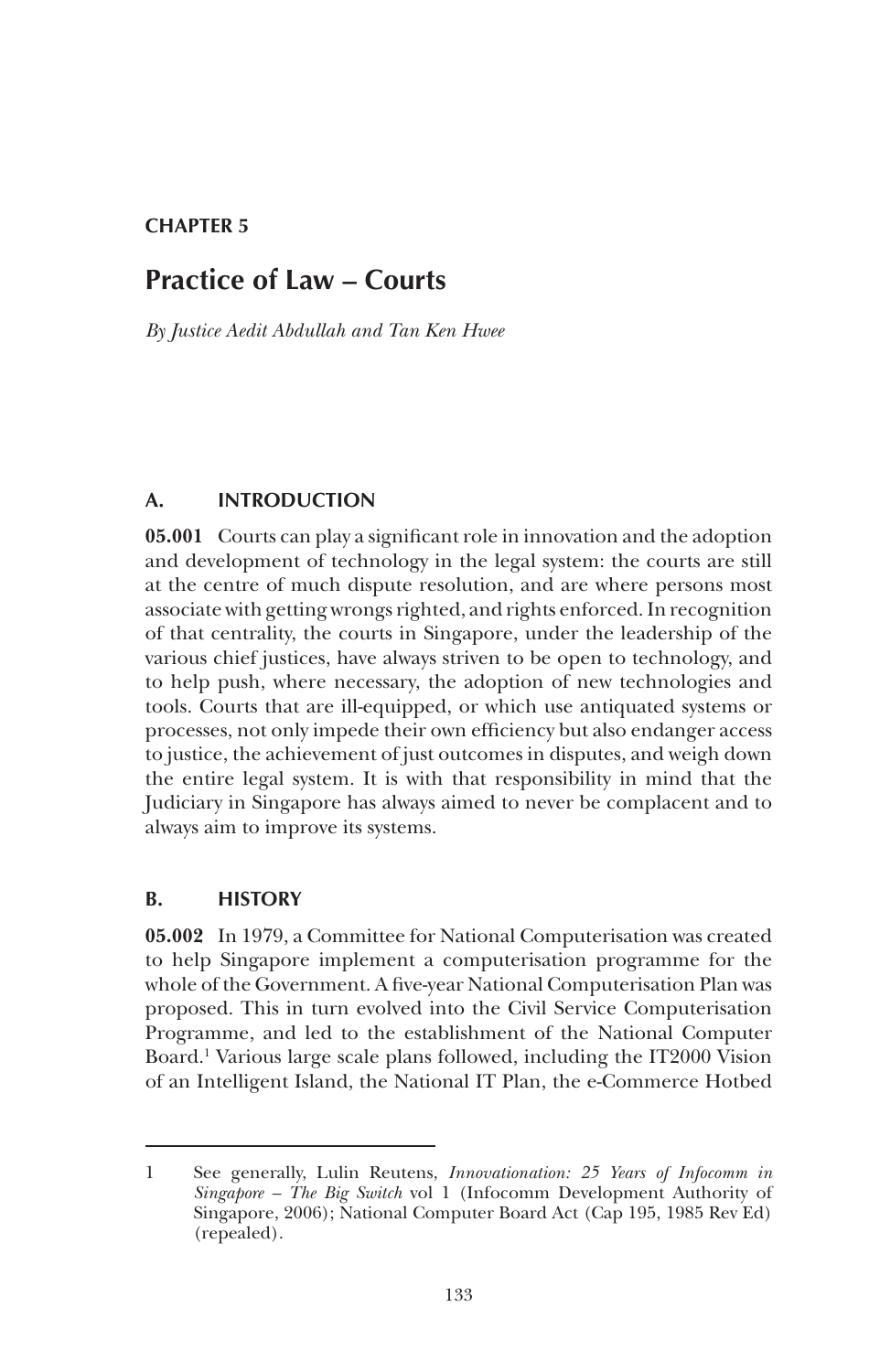Programme, Singapore ONE, Infocomm21, and Intelligent Nation 2015. These programmes all had a catalytic effect on the rapid adoption of computers in Singapore.

**05.003** However, what is less well known is that the legal profession in Singapore had been specifically guided in its adoption of technology by the efforts of the Attorney-General's Chambers, the Singapore judiciary and the Singapore Academy of Law. This work began as early as in the 1980s, starting with the computerisation of the laws of the land.<sup>2</sup> Computerised case management systems seen in other countries led quickly to the decision to include the courts as a firm pillar of LawNet. All chief justices and attorneys-general have remained fully committed to the increasing computerisation and digitalisation of legal processes in the courts and in the wider legal community. Successive presidents of the Law Society and the Chairpersons and members of various IT Committees of the Law Society have also helped tremendously to evangelise the adoption of technology by Singapore lawyers.

**05.004** These efforts first bore fruit, where court procedures are concerned, in March 1997 when the Electronic Filing Service ("EFS") was launched.<sup>3</sup> EFS created a more efficient way of transmitting documents to the court for civil disputes. The overall approach was to allow lawyers and other court users to move bits instead of atoms (that is, paper documents). The aspirational goal of achieving a "paperless" court system has obvious advantages for the administration of justice – from increased efficiency in filing and processing documents, to avoiding the physical movement and risks of moving hardcopy files, and the ability to electronically serve documents as between parties. The rare but nevertheless disruptive occurrence of misplaced files in transit and the fact that multiple persons could not access the same file concurrently are also addressed by electronic filing. All in all, the advantages of EFS were significant. In 1997–2000, when EFS was progressively implemented, it was clear that Singapore was one of the first few jurisdictions to introduce electronic work processes throughout the entire value chain. While there were, as would be expected, challenges and some pain in the transition, the early adoption of EFS by the legal profession ensured that technological change became an accepted part of legal life in Singapore.

**05.005** EFS was, however, just the first step. The next version of the courts case management system for civil cases was the eLitigation

<sup>2</sup> See Robin Hu, Lee Seiu Kin & Charles Lim, "Computerizing the Law Office for the 1990s" [1991] 2 MLJ lxxxiii (part 1); [1991] 2 MLJ lxxxix (part 2).

<sup>3</sup> Tan Ee Sze, *Innovationation: 25 Years of Infocomm in Singapore – The Great Campaign* vol 2 (Infocomm Development Authority of Singapore 2006) at p 21.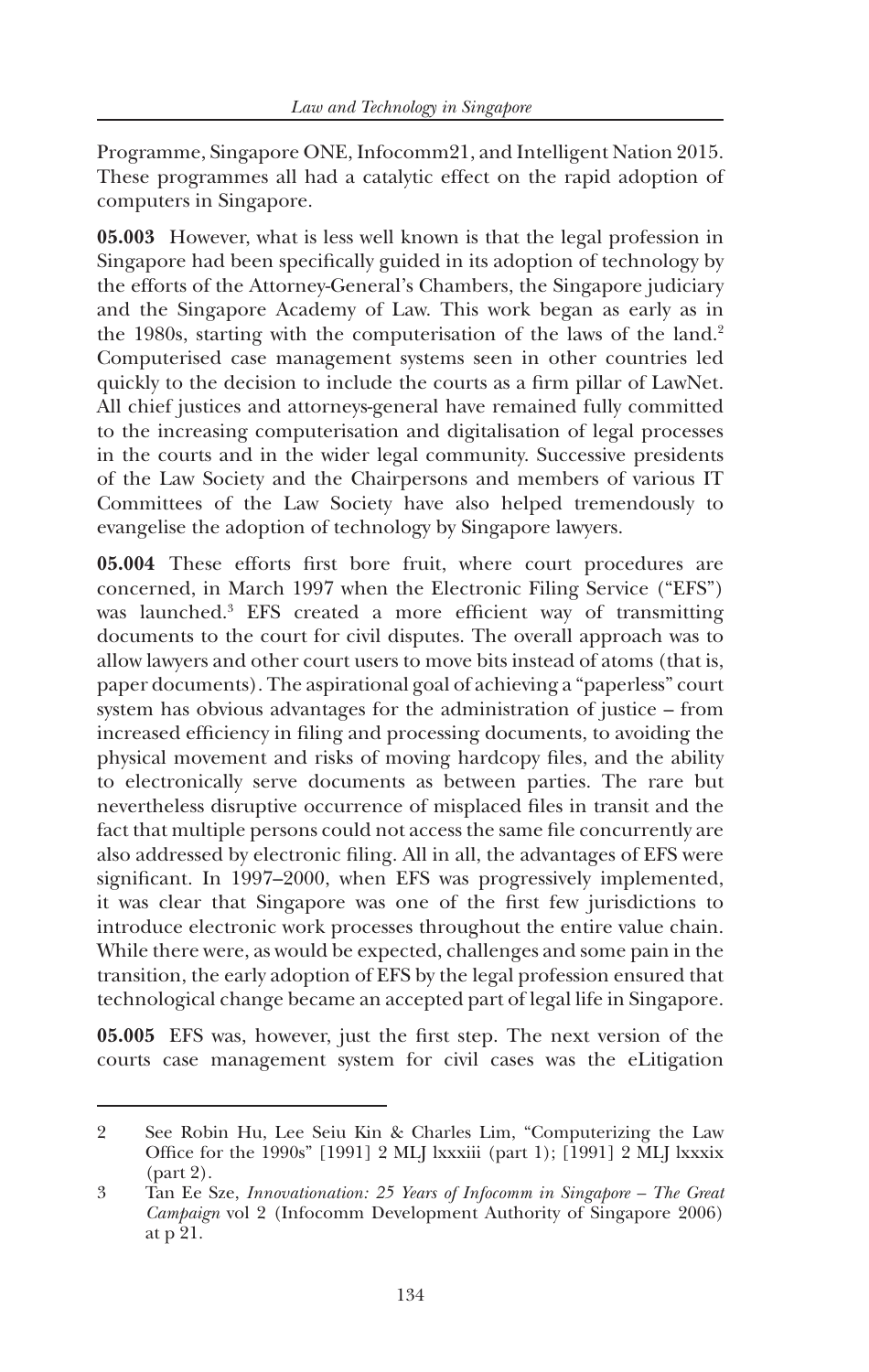system ("eLit"), progressively implemented from January 2013 onwards. The main shift from EFS to eLit is that eLit features much more "digitalisation". Content, once entered by a law firm in e-forms, could be more comprehensively reused in other court filings. In many "firstgeneration" court filing systems, the focus tends to start and end with the transmission of scanned documents to the courthouse. While this brings about improvements in productivity, it also tends to result in repeated entry of data in structured data entry forms, over and above incorporating such data in the document itself. Apart from the tedious and error-prone nature of such data entry, this duplicated effort caused some frustration on the part of lawyers. Even after submission, the risk of discrepancy meant that court officers had to validate and ensure that data entry was accurate and matched the data that was incorporated within the scanned documents.

**05.006** A number of other important systems were also implemented in the last few decades. An Automated Traffic Offence Management System allows for the easy payment of certain court fines. This was launched in 1996.<sup>4</sup> More recently, some payments, including bail, court fees and court fines, can be paid using common e-payment mechanisms (for example, AXS and PayNow, common payment gateways used in Singapore) without the citizen having to travel to a courthouse in order to use a designated kiosk. In 2013, the Integrated Case Management System ("ICMS") was launched. This deals with criminal cases and is a multi-agency system through which enforcement and prosecuting agencies (like the police and the Public Prosecutor, respectively) file charges, documents, and perform case management tasks. If an accused person is convicted, sentences are recorded electronically. Accused persons may also directly access their own matters using the National Digital Identity ("NDI") infrastructure without having to establish a special subscription or account with ICMS.

**05.007** In addition, from 2017 onwards, the Community Justice Tribunals System was launched to allow for access to Small Claims Tribunals, Community Disputes Resolution Tribunals and Employment Claims Tribunals cases.

**05.008** The implementation of all these systems exemplifies the constant push within the courts to introduce technology where it aids the administration of justice, particularly by eliminating paper movement, ensuring greater speed, productivity and integrity. These efforts have aided the courts and benefited the users of the system.

<sup>4</sup> Criminal Procedure Code (Amendment) Act 1996 (Act 31 of 1996).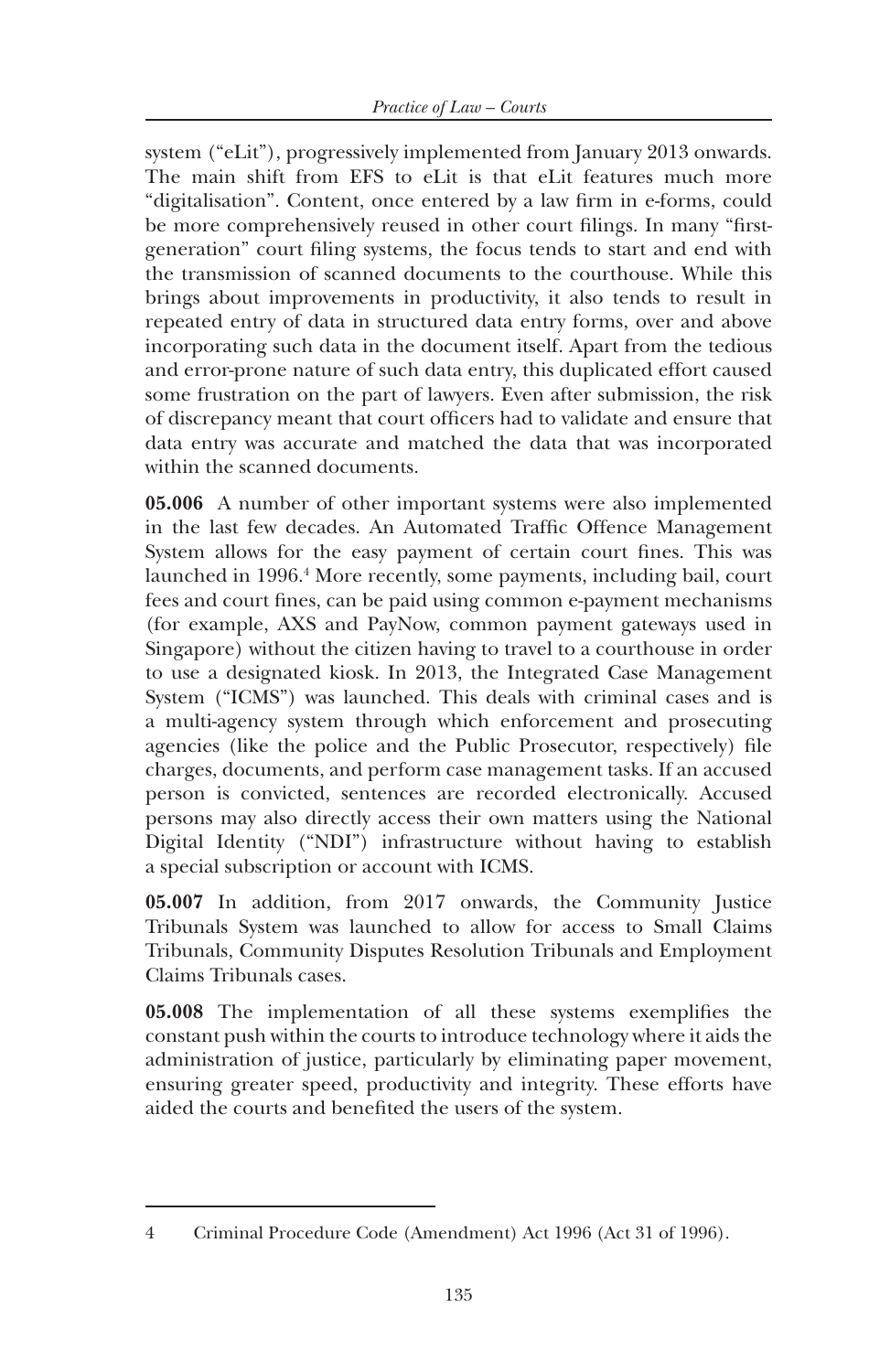**05.009** In addition to filing documents to court, the "last mile" for lawyers would be the way in which arguments and evidence can be adduced in court. Early experimentations with "Technology Courts" meant that many courts in Singapore are equipped with state-of-theart projection and image-capture equipment. Digital presentation "whiteboards" on which "live" annotations can be made by counsel or witnesses are available, and object and document projection capabilities can be used to ensure that witnesses and counsel all obtain a clear view of evidence at the same time as the judge. The facilities have been used in a number of cases, especially those with voluminous documentary or electronic evidence, but it would be fair to note that greater effort can still be made to encourage their use and adoption by lawyers.

**05.010** Finally, video conferencing has been introduced in the Singapore courts as early as 2002. Originally requiring special phone-like terminals, the technology used for video conferencing has evolved over the years, to use common commercial solutions which are not dependent on specific brands of hardware or any "subscription" or monthly charge. Solutions such as Skype and Zoom have been deployed effectively to reduce the need for counsel to come to a courthouse if their matters can be dealt with remotely. While use of video-conferencing was common in some areas of practice, such as for pretrial conferences in criminal cases, it was not as widely adopted as it should have been. A number of possible reasons may have been behind the slow spread of videoconferencing: the lack of a pressing need given the small size of Singapore; a belief that human interaction was promoted by physical hearings; and an inertia against what was perceived as unnecessary technology. But, as outlined later in the chapter,<sup>5</sup> the demands of safe distancing in the midst of the COVID-19 pandemic, as well as greater familiarity with the available systems, and perhaps a maturing of software and a growing acceptance of technology by the profession, have led to widespread use of remote hearing technology.

**05.011** The pace of development is unrelenting and additional enhancements are added iteratively, in line with the Government and the Judiciary's adoption of "Agile" development methodology in developing new software.

## **C. LEGISLATION AND PROCEDURES TO SUPPORT THE USE OF TECHNOLOGY IN SINGAPORE COURTS**

**05.012** In order to properly support the use of technology and to ensure that rules are clear, such that resources are not squandered on

<sup>5</sup> See paras 05.031–05.035.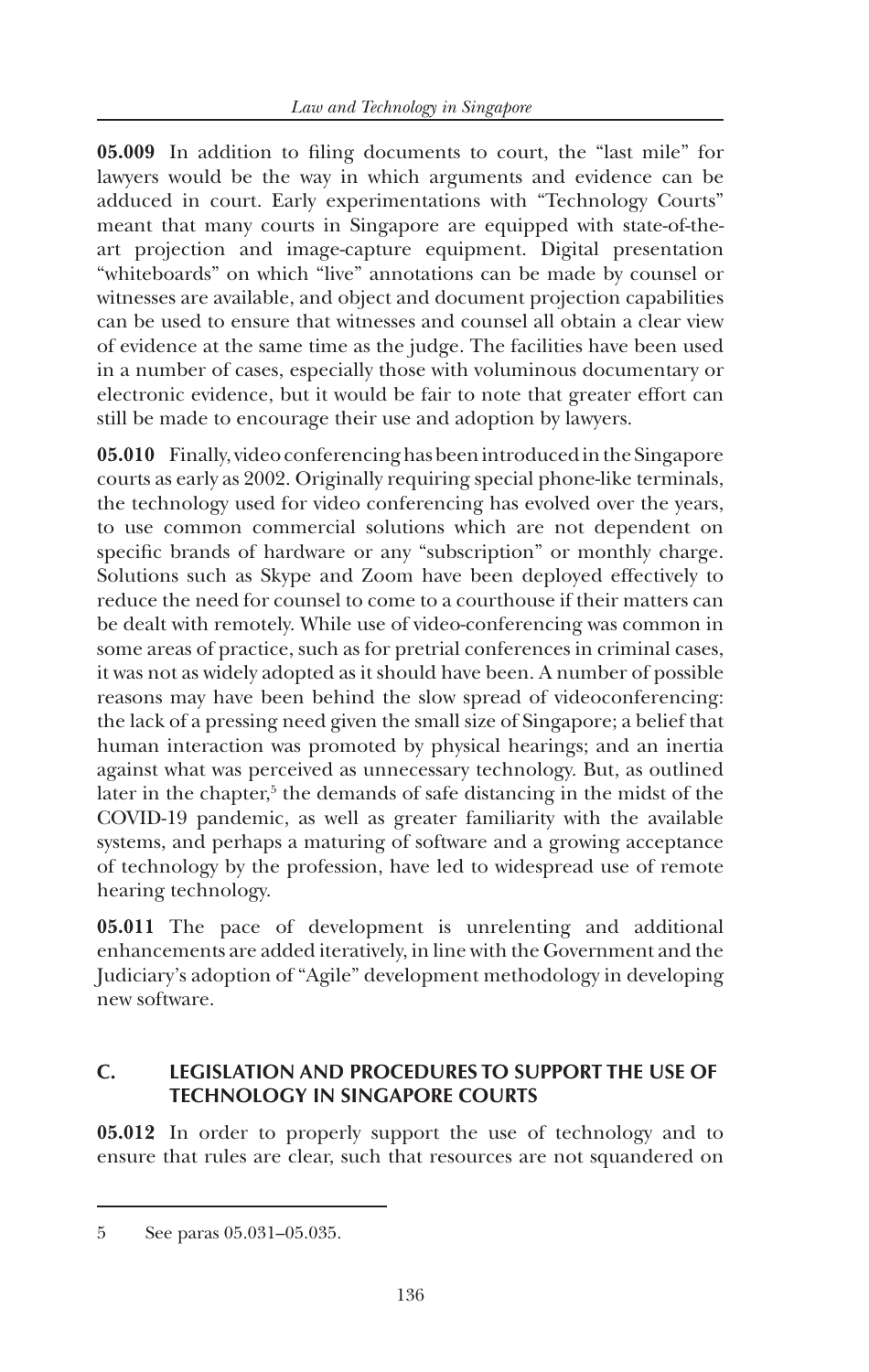unnecessarily procedural challenges, the approach of the Singapore courts has been to ensure that legislation and practice directions fully cater for the technology that is contemplated, *before* such technology is made available to court users. Examples of the key changes implemented in Singapore legislation follow.

#### **1. Rules of Court**

**05.013** Order 63A of the Rules of Court<sup>6</sup> prescribes who the users of the eLit system can be, and the fees payable by such users. Crucially, Order 63A rule 8 stipulates that:

Where a document is required to be filed with, served on, delivered or otherwise conveyed to the Registrar under any other provision of these Rules, it *must be so filed, served, delivered or otherwise conveyed using the electronic filing service* in accordance with this Order and any practice directions for the time being issued by the Registrar. [emphasis added]

In other words, the use of eLit is mandated, and paper-filing by producing a hardcopy document at a court counter and having it stamped is not possible (with a few minor exceptions).

**05.014** To deal with the possibility that a lawyer may not have the technology infrastructure or such infrastructure might be malfunctioning, a "service bureau" was established. The operators of the service bureau effect electronic filing on behalf of the lawyer or the litigant, but for all intents and purposes, the court considers that the filings are effected electronically.

**05.015** Guidance is also provided as to the date and time that an electronic transmission is deemed to have been "filed, served, delivered or conveyed"; and the ability to use electronic transmission as between different eLit users.

#### **2. Criminal Procedure Code**

**05.016** The Criminal Procedure Code<sup>7</sup> ("CPC") and subsidiary legislation made pursuant to the CPC make it clear that filings for criminal cases are to be done through eLit or ICMS. In addition, the CPC and Regulations allow for "pleading guilty by electronic means" for certain offences.8 In order to facilitate digital workflows, the CPC also

<sup>6</sup> Cap 322, R 5, 2014 Rev Ed.

<sup>7</sup> Cap 68, 2012 Rev Ed.

<sup>8</sup> Criminal Procedure Code (Cap 68, 2012 Rev Ed) s 226; Criminal Procedure Code (Pleading Guilty by Electronic Means) Regulations 2010 (S 804/2010).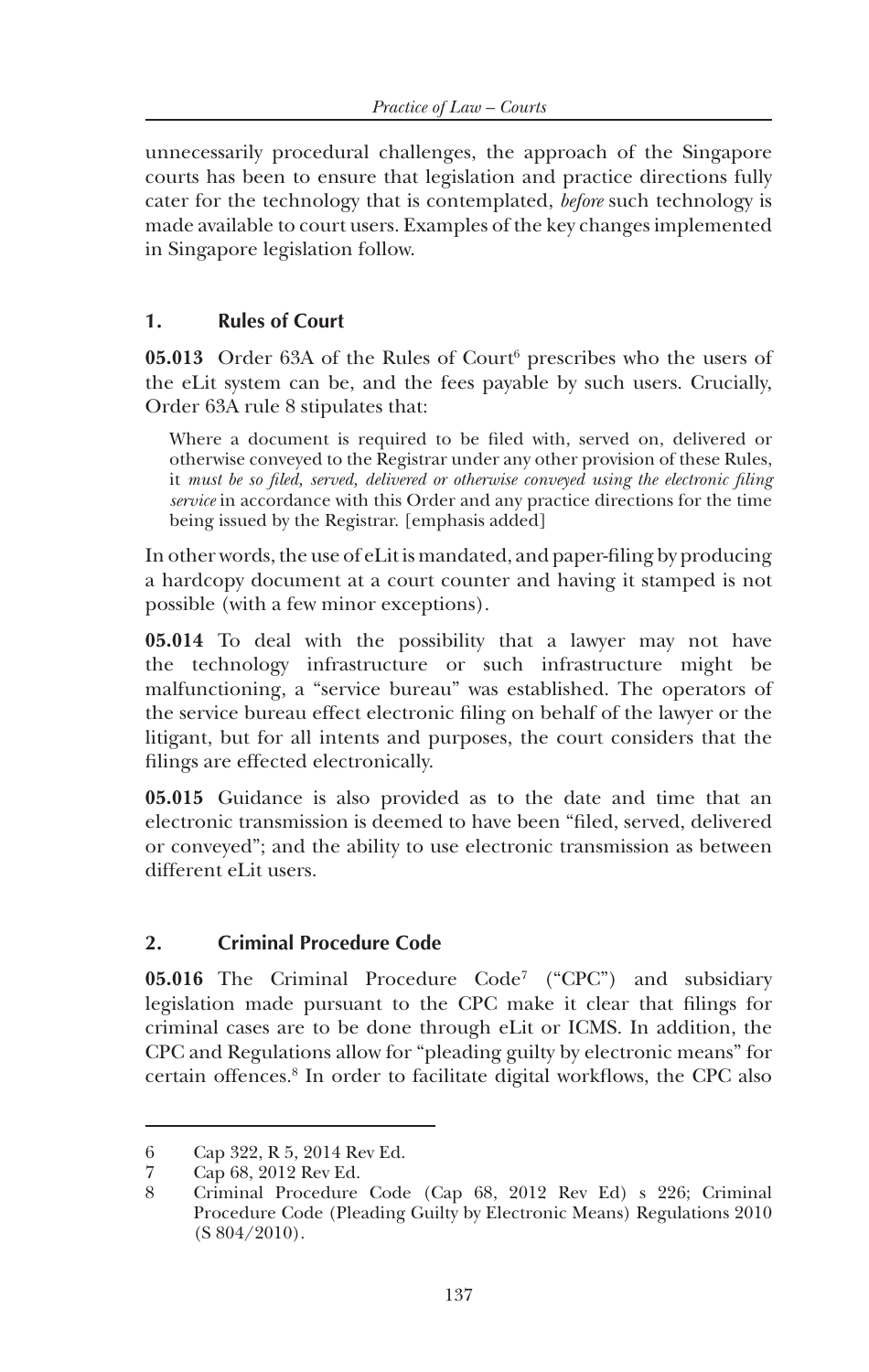allows for the service of notices, orders and documents to be effected via e-mail provided that the intended recipient had agreed to this mode.<sup>9</sup>

**05.017** Provisions allowing for video attendance are also in the CPC. This can be used for not just administrative or "organisational" meetings and pretrial conferences but also for the taking of evidence (with special safeguards).10 In order to allow for vulnerable witnesses to give evidence without having to be in the same physical space as the alleged offender, provisions in the CPC allow for "live video or live television link".11 For some appearances, the "default" is that proceedings be via video.<sup>12</sup>

**05.018** Some important restrictions in the CPC should be highlighted. *First*, remote video attendance to give evidence is not allowed on the part of the accused. *Secondly*, the witness must be in Singapore. This second condition does not apply in respect of civil proceedings. This is because "in criminal proceedings it will be against public interest for foreign witness, who are effectively outside the courts' jurisdictions and who can perjure with relative impunity, to exonerate an accused by their evidence".13 These restrictions have, however, been adjusted in the COVID-19 (Temporary Measures) Act 202014 ("CTMA").

**05.019** Two other recent developments in respect of digital evidence should be highlighted. The first is the specific power that now exists for an authorised police office to require that information be furnished in a "specified electronic format".15 The purpose of this is to allow for "machine processible" data which would be much more amenable to analytics and automated processing. Secondly, the CPC also allows for certain interviews of witnesses to result in "audiovisual recordings" in lieu of written statements.16 Because of this, specific rules regulate how such recordings may be disclosed to guard against misuse or abuse of such recordings.<sup>17</sup> Furthermore, in certain situations, an audiovisual recording of an interview (for example, with a victim) can be used at

<sup>9</sup> Criminal Procedure Code (Cap 68, 2012 Rev Ed) s 3.

<sup>10</sup> Criminal Procedure Code (Cap 68, 2012 Rev Ed) s 281.

<sup>11</sup> Criminal Procedure Code (Cap 68, 2012 Rev Ed) s 281(1).<br>12 Criminal Procedure Code (Cap 68, 2012 Rev Ed) s 281(3).

Criminal Procedure Code (Cap 68, 2012 Rev Ed) s 281(3).

<sup>13</sup> See Richard Magnus, "The Confluence of Law and Policy in Leveraging Technology: Singapore Judiciary's Experience" (2004) 12(3) Wm & Mary Bill Rts J 661 at 668.

<sup>14</sup> Act 14 of 2020. See paras 05.024–05.030.

<sup>15</sup> Criminal Procedure Code (Cap 68, 2012 Rev Ed) s 20, read with the Criminal Procedure Code (Production of Document or Other Thing) Regulations 2019 (S 56/2019).

<sup>16</sup> Criminal Procedure Code (Cap 68, 2012 Rev Ed) s 22(3)(*b*).

<sup>17</sup> Criminal Procedure Code (Cap 68, 2012 Rev Ed) ss 23(6), 162, 166, 214, 218, 225B, 235 and 428.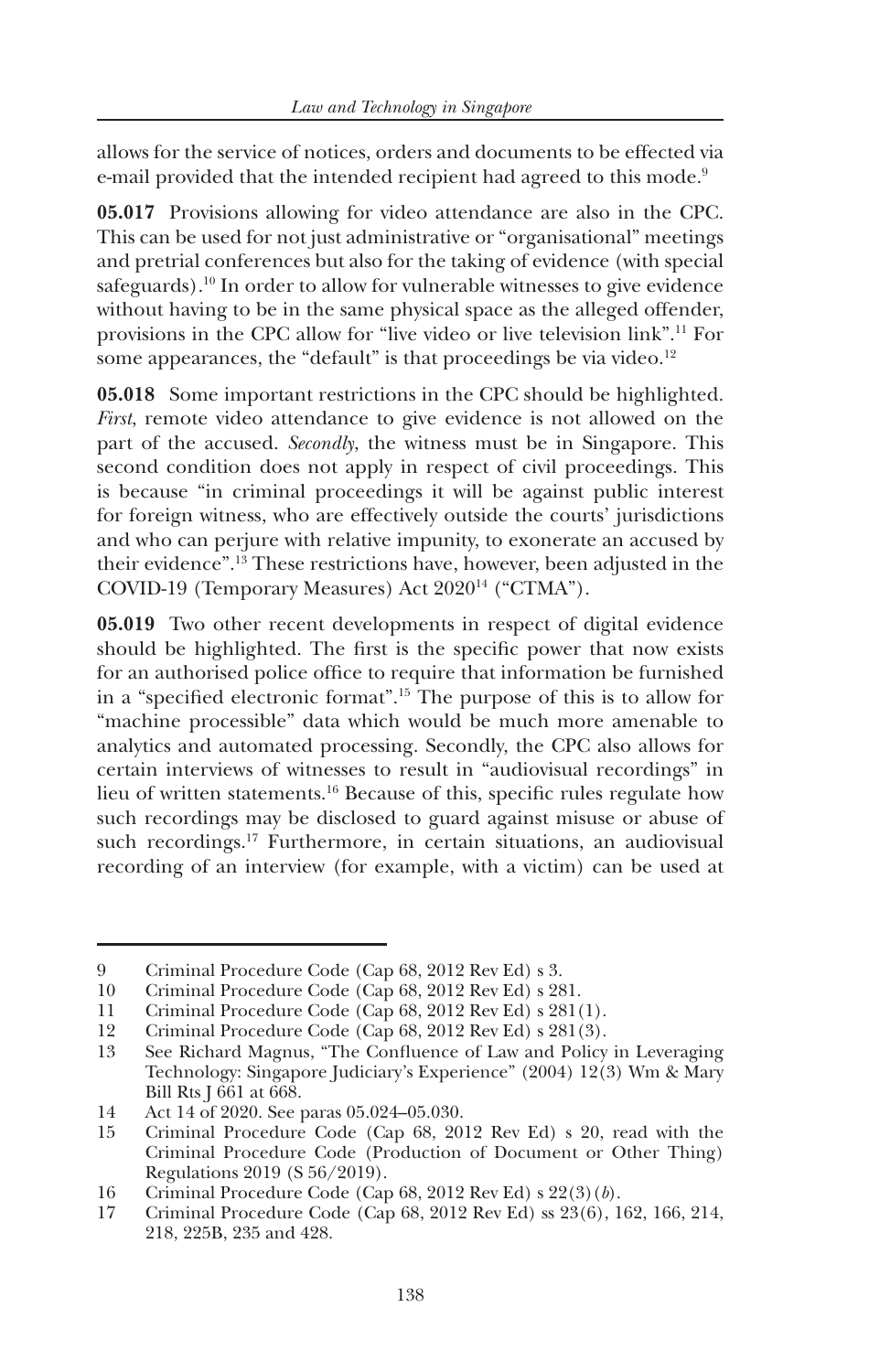trial instead of calling the witness.18 This is to avoid additional trauma on certain victims of having to repeatedly recount the circumstances of the alleged incident.

## **3. Evidence Act**

**05.020** Largely consistent with the CPC, the Evidence Act<sup>19</sup> also allows evidence to be given via a "live video or live television link".20 The key requirement is that the court must be "satisfied that it is expedient in the interests of justice" to allow the remote testimony. The Court of Appeal has rendered a decision, explaining how the discretion to allow testimony by video link should be exercised.21

**05.021** The Evidence Act also provides careful guidance as to the relevance of evidence regarding electronic records;<sup>22</sup> when electronic records could be considered to be primary evidence;<sup>23</sup> when charts, summaries and other explanatory material, including electronic documents, may be adduced to aid the court's comprehension of evidence:<sup>24</sup> and the presumptions that may apply in respect of electronic records.25

## **4. Electronic Transactions Act**

**05.022** The Electronic Transactions Act<sup>26</sup> ("ETA") is relevant to the courts' ability to receive and deal with electronic evidence. The Act, first passed in 1998 and then re-enacted in 2010, provides: (a) legal recognition of electronic records;<sup>27</sup> (b) that requirements for writing and signature can be adequately satisfied by electronic "writing" and "signatures";28 and (c) detailed guidance as to when the date and time of sending and receiving of messages is deemed to have taken place.<sup>29</sup>

**05.023** Crucially, the ETA also allows for "originals" to be satisfied by electronic records, eliminating the traditional reliance on hardcopy

<sup>18</sup> Criminal Procedure Code (Cap 68, 2012 Rev Ed) s 264A.

Cap 97, 1997 Rev Ed.

<sup>20</sup> Evidence Act (Cap 97, 1997 Rev Ed) s 62A.

<sup>21</sup> *Anil Singh Gurm v J S Yeh & Co* [2020] 1 SLR 555.<br>22 Evidence Act (Cap 97, 1997 Rev Ed) s 9.

Evidence Act (Cap 97, 1997 Rev Ed) s 9.

<sup>23</sup> Evidence Act (Cap 97, 1997 Rev Ed) s 64.

<sup>24</sup> Evidence Act (Cap 97, 1997 Rev Ed) s 68A.

<sup>25</sup> Evidence Act (Cap 97, 1997 Rev Ed) s 116A.

<sup>26</sup> Cap 88, 2011 Rev Ed.

<sup>27</sup> Electronic Transactions Act (Cap 88, 2011 Rev Ed) s 6.

<sup>28</sup> Electronic Transactions Act (Cap 88, 2011 Rev Ed) ss 7 and 8.

<sup>29</sup> Electronic Transactions Act (Cap 88, 2011 Rev Ed) s 13.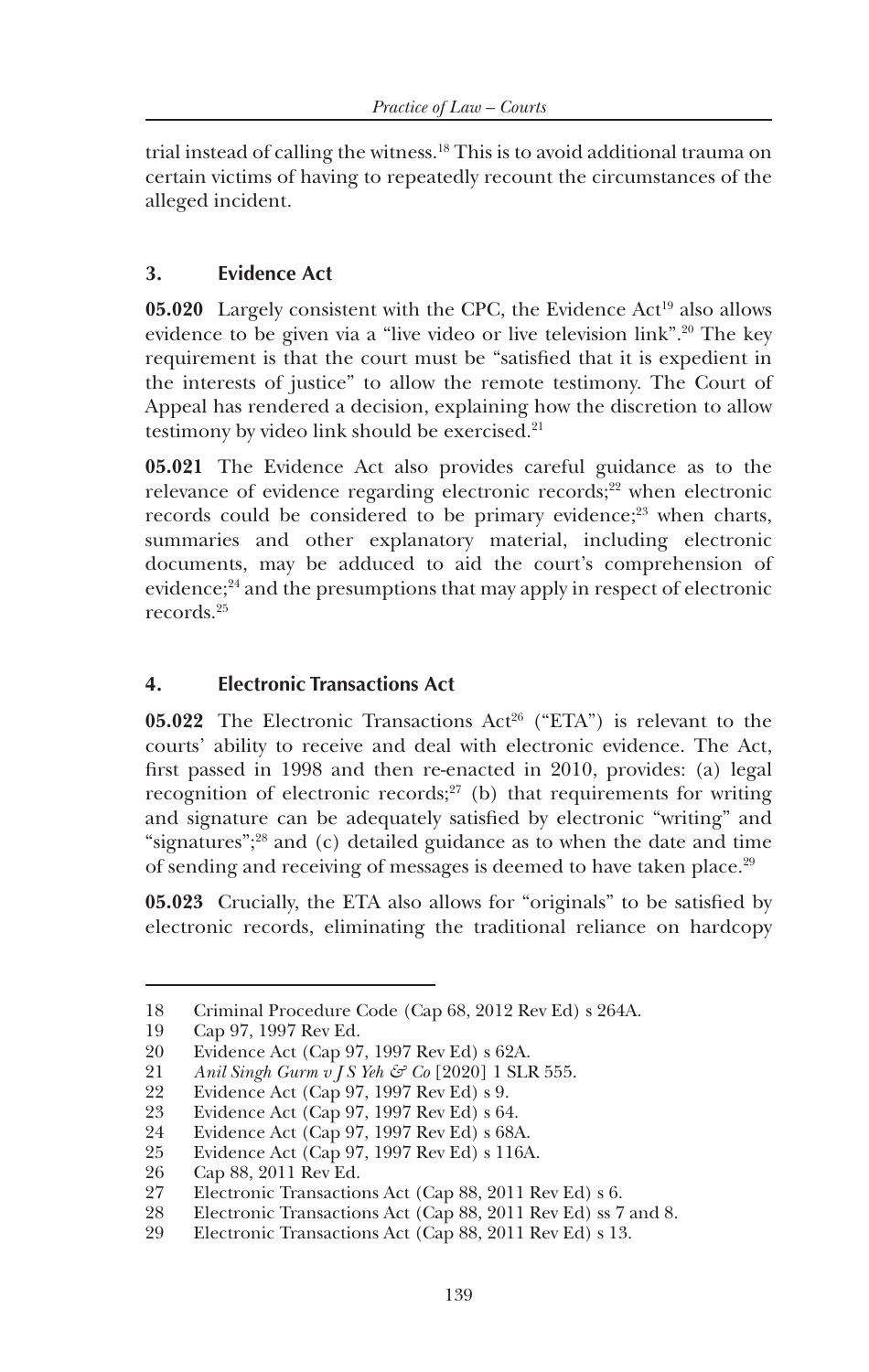originals of documents.<sup>30</sup> Further detailed rules are in place for "secure" electronic records and "secure" electronic signatures, for which there are important evidentiary presumptions.<sup>31</sup>

#### **5. COVID-19 (Temporary Measures) Act 2020 and its (possible) successor**

**05.024** Any review of the law regarding the use of technology in Singapore courts would not be complete without discussing the CTMA. This legislation, enacted in the light of the most serious global pandemic in more than a hundred years, sought to allow the courts to resume their regular functions as quickly as possible by leveraging off remote communication technology.32

**05.025** The general rule is that if the Chief Justice approves of a "remote communication technology" (for example, the video conferencing systems known as Zoom, Webex, *etc*), then, provided the courts are satisfied that adequate measures can be put in place to ensure that the proceedings can be conducted safely, the court can allow for remote attendance and even evidence to be taken using such remote communication technology.33

**05.026** Unlike the "pre-COVID" situation, accused persons can appear and give evidence via video. In such a case, additional safeguards are required – she can only attend from Singapore, via a facility in a courtroom or in a prison. If the person giving evidence seeks to testify as to facts (as compared to expert evidence) then consent between the parties to allow for such remote testimony is necessary.34 This is to minimise the potential of challenges that a witness is a "convenient" witness who testifies safely from a location outside of Singapore, and therefore out of the enforcement jurisdiction of the Singapore police.

**05.027** The constraint that in criminal proceedings, a remote witness can only testify from a remote location *within* Singapore is dispensed with by the CTMA which applies "[despite] any written law or rule of law requiring the presence of any accused person or any witness in any court proceeding … or the giving of evidence in person".35 Similarly, the

<sup>30</sup> Electronic Transactions Act (Cap 88, 2011 Rev Ed) s 10.

<sup>31</sup> Electronic Transactions Act (Cap 88, 2011 Rev Ed) ss 17–19.

<sup>32</sup> *Parliamentary Debates, Official Report* (7 April 2020), vol 94 "Second Reading Bills: COVID-19 (Temporary Measures) Bill 2020" (Edwin Tong Chun Fai, Senior Minister of State for Health and Law).

<sup>33</sup> COVID-19 (Temporary Measures) Act 2020 (Act 14 of 2020) s 28(1).

<sup>34</sup> COVID-19 (Temporary Measures) Act 2020 (Act 14 of 2020) s 28(2).

<sup>35</sup> COVID-19 (Temporary Measures) Act 2020 (Act 14 of 2020) s 28(1).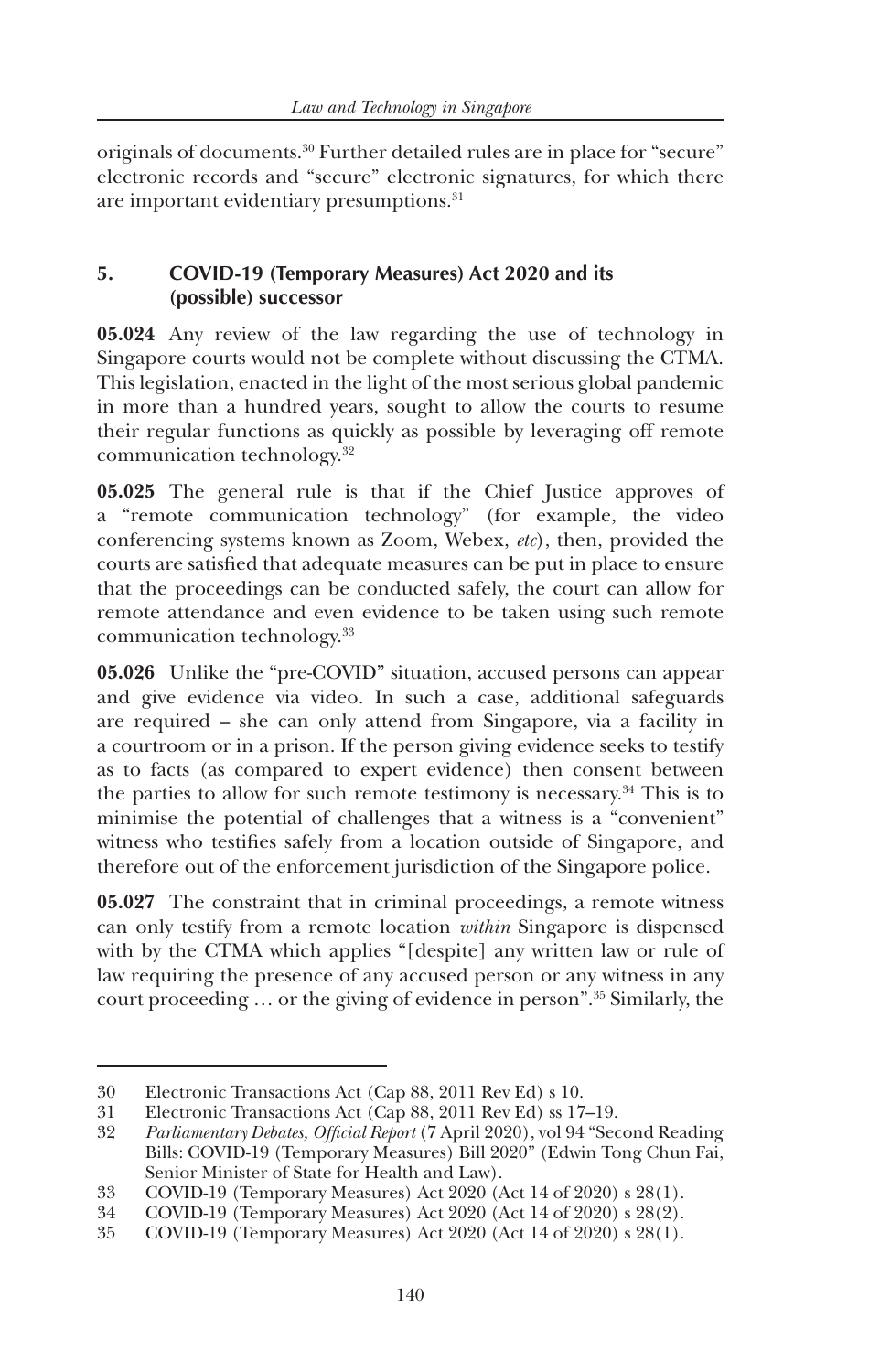exclusion of the accused from testifying by video is also not applicable in the context of the CTMA.

**05.028** The court may choose to impose such conditions as it considers appropriate, to help ensure that there is no surreptitious coaching of witnesses, and that only authorised persons known to the court are at the remote venue with the witness.36 Undergirding all this is that the use of video link must be "in the interests of justice".37

**05.029** Finally, the CTMA also makes it clear that court proceedings are not affected simply because the judge or judicial officer attends remotely and is not physically present in a designated courthouse when she presides over a case.<sup>38</sup>

**05.030** It is likely that some of the clarity that was specifically legislated in the CTMA will be made permanent (as the CTMA has a "sunset clause").

## **D. HOW THE COURTS ADJUSTED TO COPE WITH COVID-19**

**05.031** As has been recounted elsewhere the COVID-19 pandemic has provided the impetus for more change in a few short months than would otherwise have been possible in years.39 This is because of a confluence of factors that resulted in a complete alignment between the various stakeholders involved in the work of the courts. Lawyers and prosecutors wished for cases to proceed and not be unduly delayed,<sup>40</sup> and also wished to minimise their own exposure to possible infection. At the same time, the courts needed to ensure that a "backlog" did not result from the "Circuit Breaker" or other national control measures to reduce the spread of COVID-19.41

**05.032** As recounted above in explaining the CTMA, one of the key pillars of the effort in Singapore was to allow for remote communication technology for all parties concerned – the court, lawyers/prosecutors and witnesses. Where it was appropriate to do so, Singapore courts provided

<sup>36</sup> COVID-19 (Temporary Measures) Act 2020 (Act 14 of 2020) s 28(5).

<sup>37</sup> COVID-19 (Temporary Measures) Act 2020 (Act 14 of 2020) ss 28(5)(*g*), 28(6)(*e*) and 28(7).

<sup>38</sup> COVID-19 (Temporary Measures) Act 2020 (Act 14 of 2020) s 28(10).

<sup>39</sup> Andy Lee, "How Covid-19 Spurred Singapore's Digital Transformation" *Business Times* (13 July 2020).

<sup>40</sup> Nicole Hong & Jan Ransom, "Only 9 Trials in 9 Months: Virus Wreaks Havoc on N.Y.C. Courts" *New York Times* (2 December 2020); Dominic Casciani, "Covid and the Courts: 'Grave Concerns' for Justice, Warn Watchdogs" *BBC News* (19 January 2021); Magdalena Osumi, "Justice Delayed? Pandemic Tests Japan's Court System" *The Japan Times* (19 July 2020).

<sup>41</sup> Sundaresh Menon, Chief Justice of Singapore, address at the Opening of the Legal Year 2021 (11 January 2021).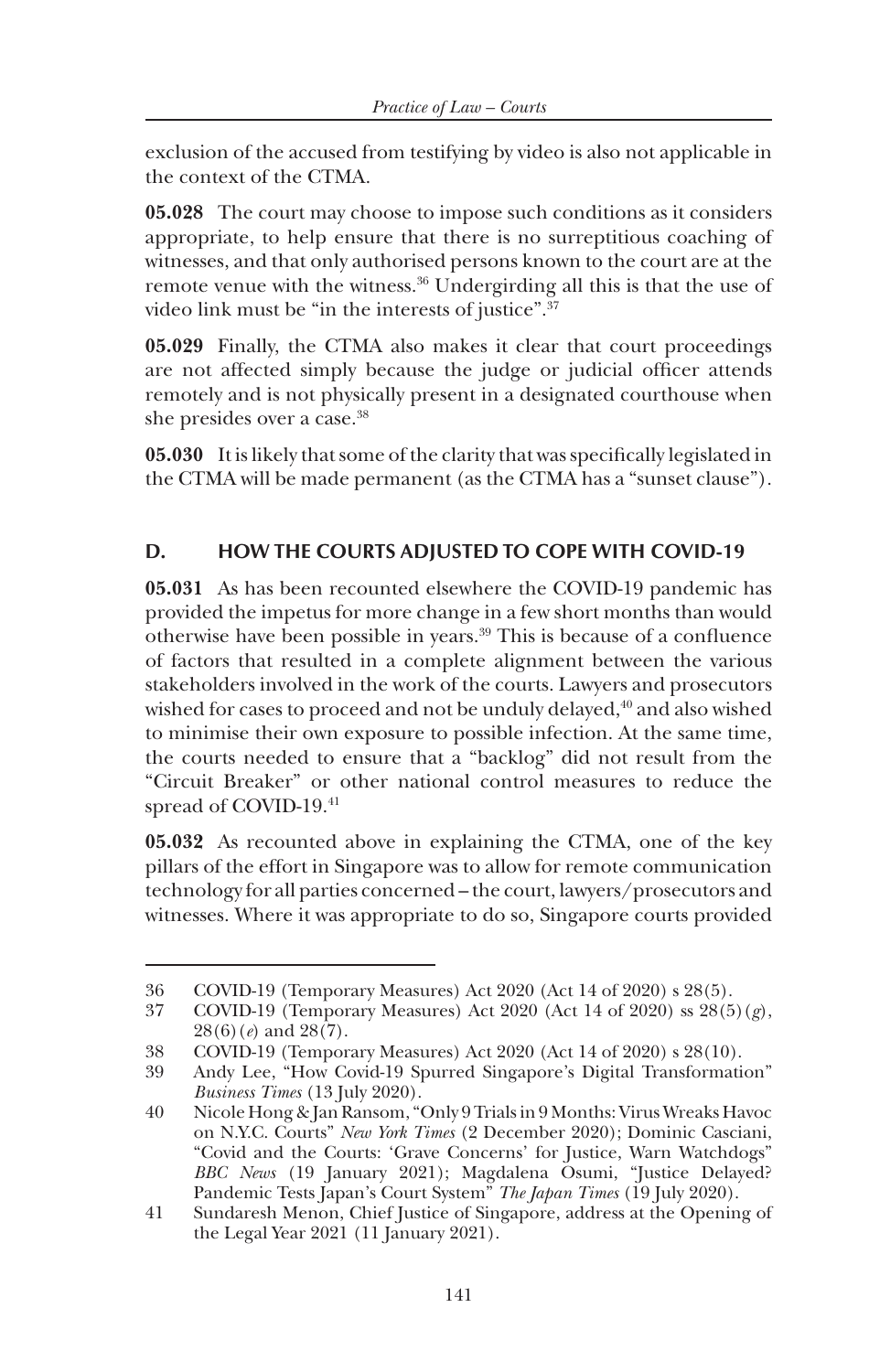detailed guidance, training and equipment especially to layperson users of the court system who might not have access to computing facilities to allow them to participate effectively in remote hearings. $42$  This included the publication of video guidance for the use of the public, and the piloting of "zoom rooms" or "zoom pods" to allow laypersons to participate in suitable surroundings if they were unable to do so from their homes.

**05.033** More important than hardware and software were the constant dialogue and communication channels that were opened with all stakeholders. This helped to ensure that members of the legal profession – both lawyers in private practice and prosecutors – and the courts were fully aligned and geared up to support remote hearings. While there was undoubtedly some initial pain and trepidation it was clear that most, if not all, lawyers had become comfortable with the use of remote hearing technology just a few weeks into the use of remote hearings.<sup>43</sup>

**05.034** Other practical measures that were put in place included the procurement of equipment and stipulation of settings so that judges could replicate the atmosphere and setting appropriate for judicial hearings, as far as possible. Examples include the use of specified virtual backgrounds, standalone web cameras, and other equipment with higher-end specifications. The balance between performance and cost to the public purse was always borne in mind. Open justice was ensured by allowing public observation of open-court proceedings, in court rooms equipped with screens, so that remote hearings could continue to be observed.

**05.035** As can be seen from the above, the push for social distancing and safe working practices, as well as restrictions on travel, have heightened the need for remote hearings. These, of course, depend greatly on technology. An important lesson for the courts drawn from the initial responses to the COVID-19 outbreak has been to work towards the early adoption of technology solutions in normal times, so that all stakeholders are ready to deal with crises when they arise. For example, while remote hearing technology was present even before the outbreak, its adoption both within the courts and in the wider community was,

<sup>42</sup> See, *eg*, the availability of special assistance if a litigant in person does not have access to an electronic device capable of supporting video conferencing: "Frequently Asked Questions on Family Justice Courts' Matters in the Immediate Post 'Circuit Breaker' Period (from 2 June 2020)" *Family Justice Courts Singapore* <http://www.familyjusticecourts. gov.sg/covid-19/faqs> (accessed 31 January 2021).

<sup>43</sup> See *eg*, K C Vijayan, "Family Court Cases via Zoom the New Normal" *The Straits Times* (29 June 2020).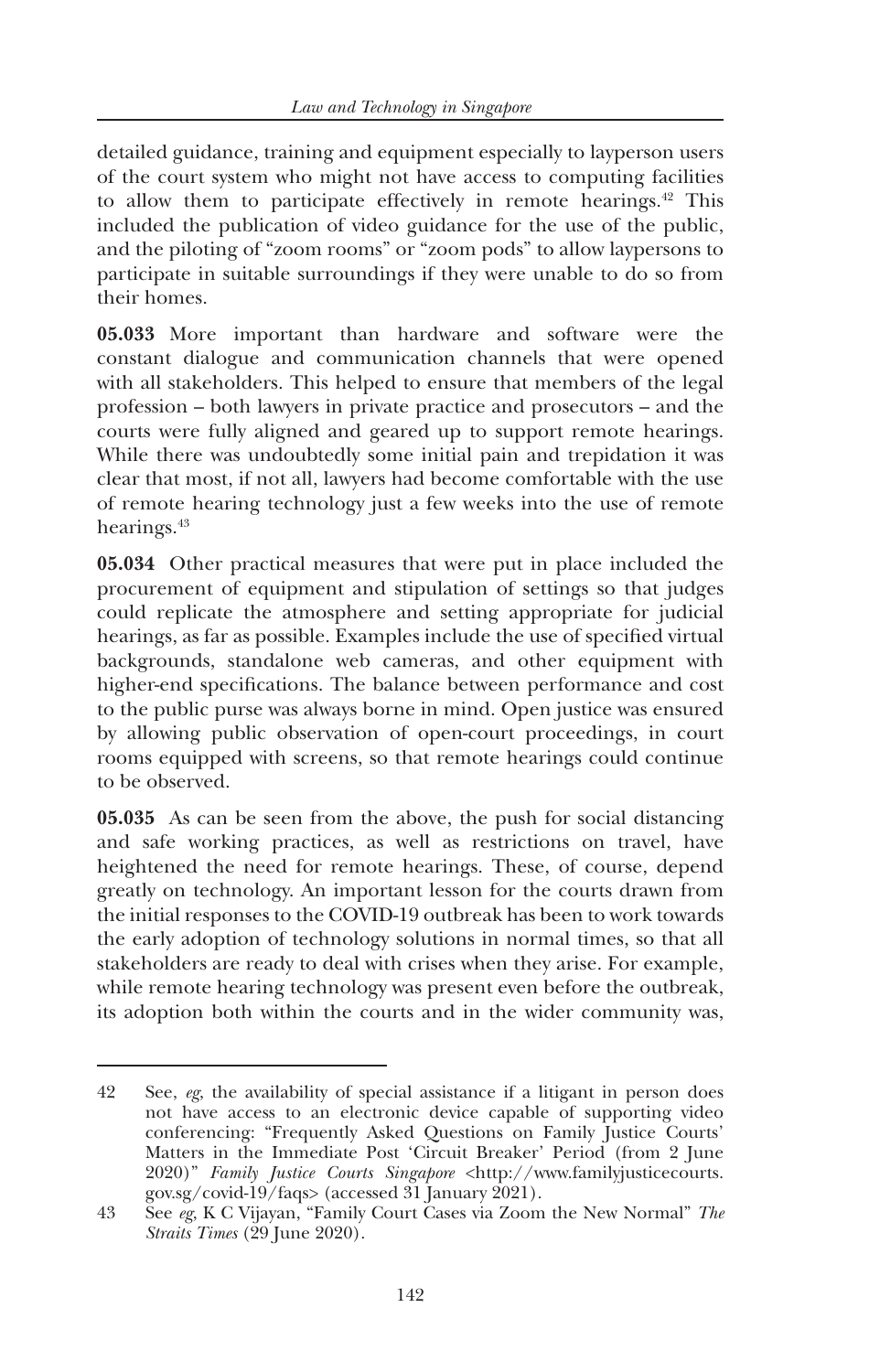with some exceptions, largely tepid. It took the response to COVID-19 to drive faster and more widespread adoption. Moving forward, it is essential that the courts and its partners ensure that technology adoption continues apace and is not lulled by moments between crises.

## **E. FUTURE PLANS FOR THE COURTS OF THE FUTURE**

**05.036** The focus on stakeholder engagement is also one way in which the courts have sought to operationalise the ambitious Courts of the Future blueprint that was first unveiled by the Chief Justice in 2017. Hundreds of interviews, and multiple discussions and feedback sessions were undertaken before a portfolio of some 15 projects were identified and approved in January 2017. Funding was then secured to allow for actual work to commence on the projects. At the same time, changing circumstances, not least of which was COVID-19, and technology changes led to a review of the portfolio and saw the addition of more projects, and the deliberate decision to de-emphasise some projects.

**05.037** The need for more efficient use of resources, avoiding duplication of effort led to the establishment of a centralised office ("the Office of Transformation and Innovation") by the Chief Justice to drive and manage innovation and transformation within the whole of the Judiciary, covering all the three court structures: the Supreme Court, State Courts and Family Justice Courts. This centralisation also allows easier engagement with partners such as government ministries, the law schools, the Law Society and the Singapore Academy of Law.

**05.038** Guidance in the transformation of the work of the courts have been issued through a number of documents, including, most recently, the Chief Justice's speech identifying the need to address inadequate access to justice, using technology to close that gap, and rethinking the needs of justice and its delivery.44

**05.039** With these objectives in mind, transformation plans within the Judiciary are organised into three themes: access to justice, efficiency and proper leveraging of data.

## **1. Access to justice**

**05.040** It is essential that the Judiciary ensures that the needs of the ultimate users of the system, the community at large, are borne in mind.

<sup>44</sup> Sundaresh Menon, Chief Justice of Singapore, "Technology and the Changing Face of Justice", speech at the Negotiation and Conflict Management Group (NCMG) ADR Conference 2019 (14 November 2019).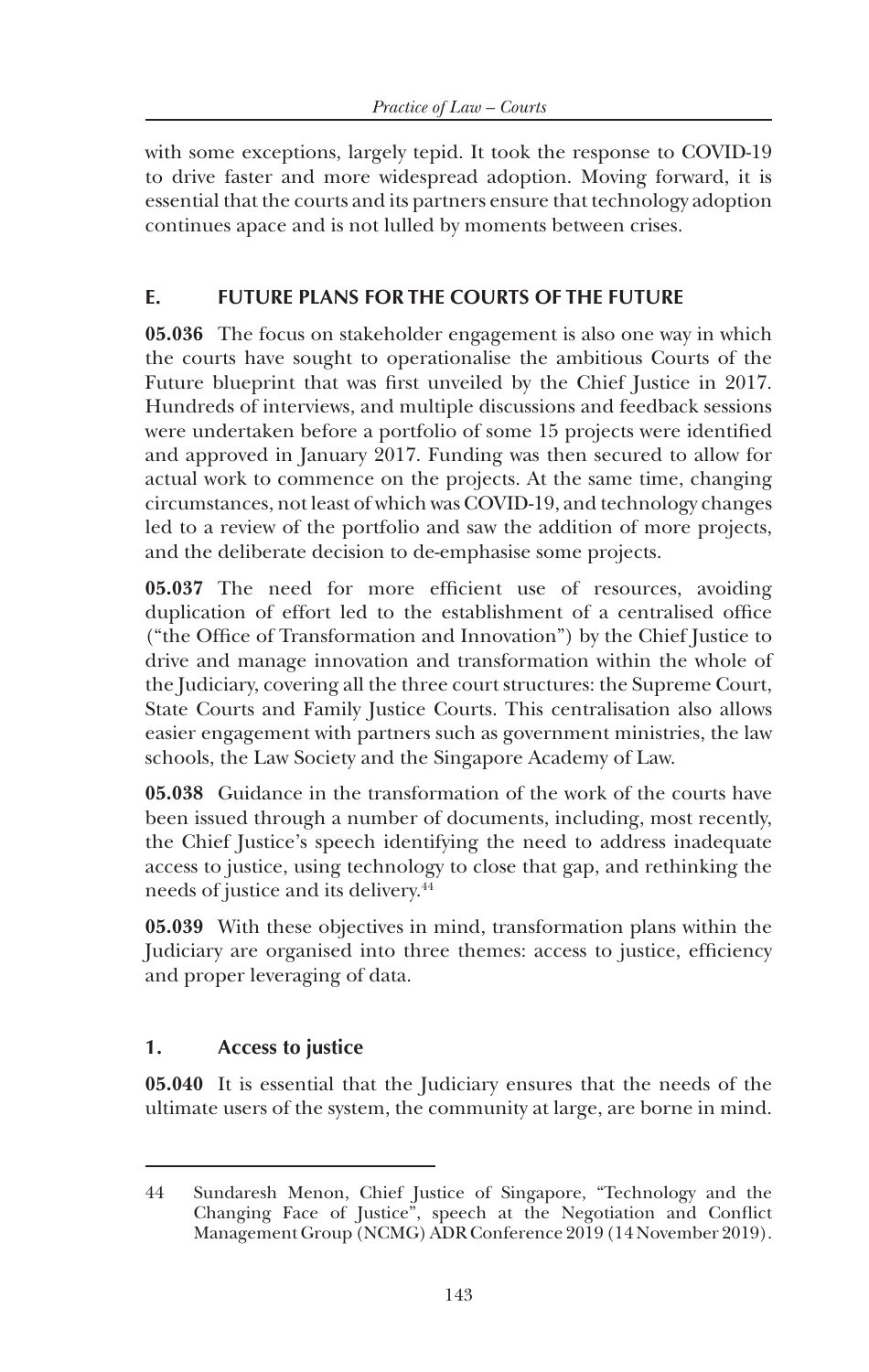An increasingly technologically savvy and educated population will naturally wish to at least consider taking or responding to legal action without engaging a professional legal adviser. Some may not be able to afford legal representation, while others may choose to do without. The courts must serve their needs just as much as those who are represented. The adoption of new technology must not give rise to new or additional barriers to access to justice. Possible measures, including intensified outreach and, where necessary, the continued provision of legacy mechanisms, always need to be borne in mind.

**05.041** Importantly, information about legal processes should be accessible to the layperson. This goes beyond the "technical" accessibility or ability to obtain information. The courts must make it easier for laypersons to understand legal processes. Therefore, the courts have embarked on a number of initiatives to better provide information on processes and procedures that is more readily digestible.

**05.042** Firstly, the courts have embarked on a total rewrite of all the content on its different websites. The State Courts, Family Justice Courts and Supreme Court websites are being restructured as a single coherent website that provides thematic information to laypersons. Other means of better and more targeted information provision are also being explored, including the possible use of chatbots, or artificial intelligence ("AI")-assisted inquiries. In all of this, the courts are mindful of the need to ensure that information provision does not cross over into the giving of advice: various principles and guidelines have been instituted to govern this.

**05.043** Specialised electronic services have also been created to provide "outcome simulators" so that laypersons might obtain some "preview" as to possible outcomes of certain legal disputes. For example, providing information as to the possible findings of liability on the part of two motorists involved in a car accident can help arm laypersons with sufficient knowledge so that they can approach any negotiation with more information at their disposal. The "outcome simulator" is therefore engineered to provide information based on what the user declares without making any evaluative assessment as to whether that information is correct or skewed in favour of the user. With that input from the user, and the accumulated wisdom of past cases, guidance can be provided as to the possible award values as well, based on the injuries, recovery time and other factors that the user declares. The courts are also exploring other areas of practice where such information could be useful for litigants in person, including small value civil claims. This will enable laypersons to better understand advice given to them by lawyers and weigh the appropriate course of action that they should pursue. These efforts will also hopefully encourage parties to use forms of dispute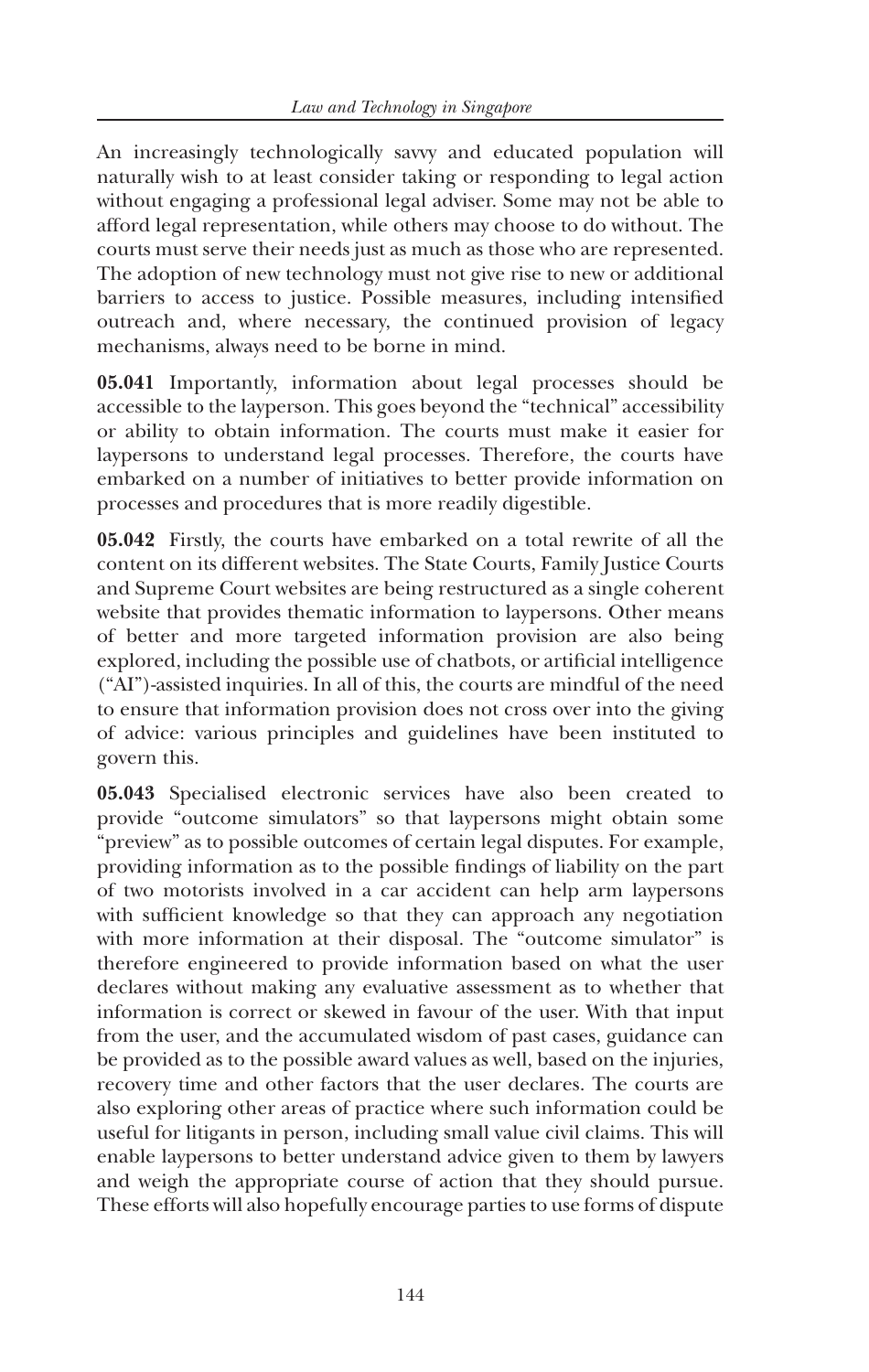resolution other than litigation, which will help reduce the load on the courts, reduce costs and hopefully encourage amicable outcomes.

**05.044** In addition to the above, the provision of information and services to laypersons should aim to be in the forms that laypersons are most comfortable with. Increasingly, that means providing mobile- and web-friendly information. The courts are therefore redesigning its many electronic services to be "mobile-responsive".

## **2. Efficiency**

**05.045** The second theme centres on how our various systems can better support efficiency. This refers not just to the effort that needs to be expended by court administrators on a daily basis, but also the ease with which lawyers and laypersons interact with our systems. Wherever possible, we seek to see processes digitalised so that information can be comprehensively reused without the risk of re-keying errors (which in turn necessitate manual checks and eyeballing). If automated decisionmaking is possible, or perhaps decision-making *augmented* with alerts of atypical data, it can help further decrease the amount of time needed to process certain filings.

**05.046** Technology also holds the promise, not always exploited, of reducing the cost of processes and eliminating paperwork. Much can be done by using even relatively modest technology to rethink and redesign current processes, many of which remain paper based. For instance, the use of authenticated court orders ("ACOs") has removed the need for certification of physical copies of court orders: in the past, this could have required the litigant to travel to a courthouse, pay for the hardcopy (or "certified true copy"), wait for it to be prepared (and this typically could not be done on the same day) and then arrange to travel to collect the hardcopy on another day. With ACOs, parties need only scan the Quick Response ("QR") code that is automatically included in recent court orders in order to obtain the court order in the same substantive form, directly from a centralised government server and without fear of any adulteration of the court order.

**05.047** The courts have also been experimenting with AI-based technologies like automated speech recognition and transcription. It is hoped that this technology, perhaps coupled with easy access to the time-coded audio recordings, can help reduce the need for lawyers to take copious verbatim notes, or to devote a younger colleague to do such manual "transcription" work during hearings.

**05.048** Another aspect of efficiency is to move beyond remote hearings and implement "asynchronous hearings" as far as possible. Traditional hearings still require that all parties and the court direct their attention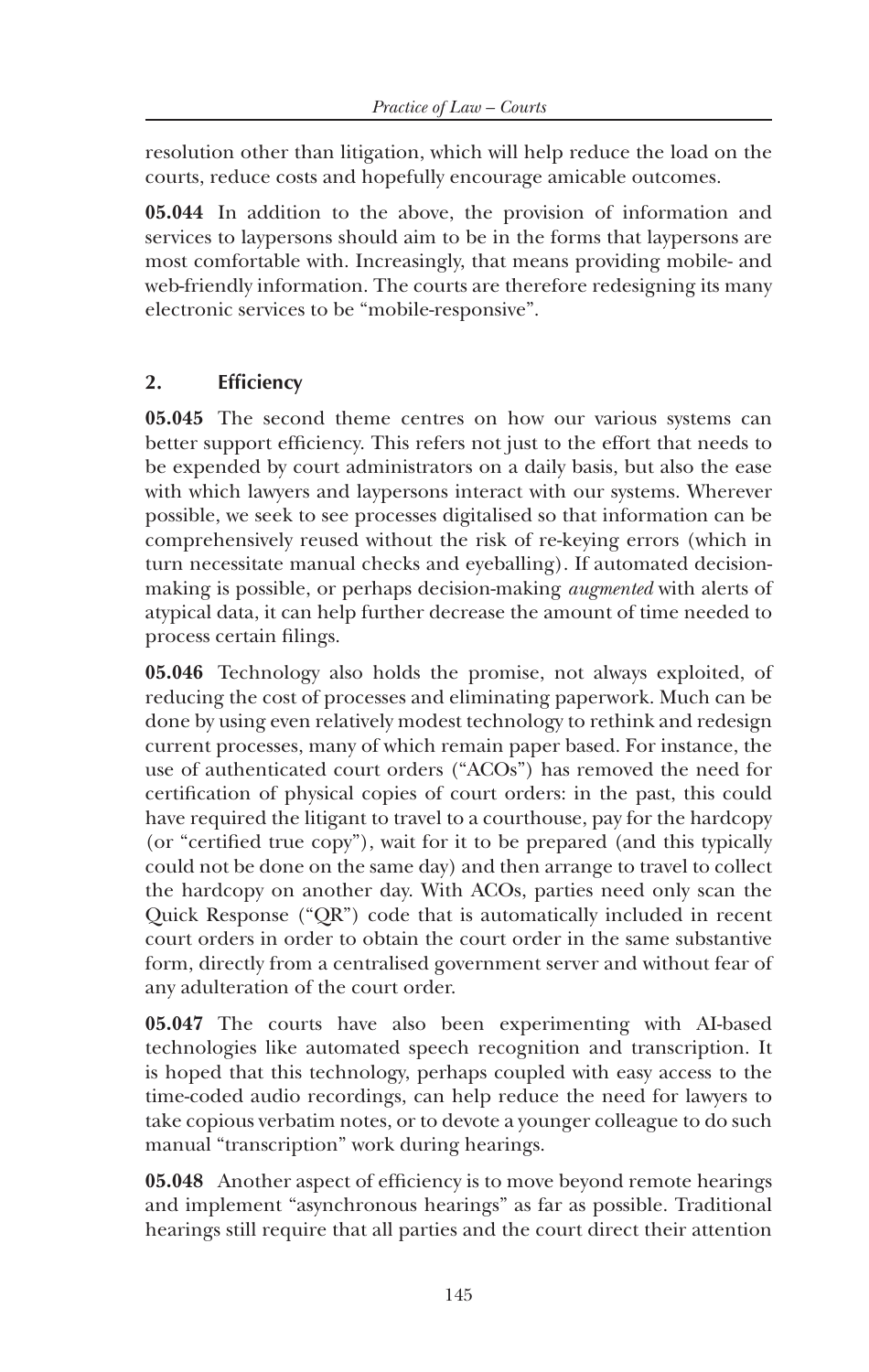to the same matter *at the same time*, and devote shared time to deal with the matter. It is possible that "asynchronous hearings" will allow for formal, "on-the-record" communications to proceed via a secure mechanism. The court can raise a query and the parties can separately respond within a prescribed response time frame. This can help reduce and even eliminate "interstitial" time when lawyers have to wait for each other and other cases to conclude just for short organisational or other pre-trial hearings.

**05.049** The courts are also experimenting with an even greater use of the NDI suite of products. This could allow for the secure signing (and witnessing) of documents without the deponent and the Commissioner for Oaths being in the same room. They may be able to securely sign documents sequentially, obviating the need for a single hardcopy "original" to be physically conveyed from the deponent to the Commissioner.

**05.050** The NDI service may also allow for electronic service to a person even without foreknowledge of her current address or phone number. This will instead rely on delivery via the SingPass mobile application. This service, based on SG Notify,<sup>45</sup> can be used instead of "substituted service" and can help increase efficiency and reduce cost for litigants.

**05.051** The actual work during litigation, particularly hearings, should also be made easier so that all those involved can focus on the actual issues rather than worry about logistics, bundling documents or photocopying materials. Working with various partners, the courts are exploring initiatives to allow lawyers to bundle evidence, authorities and other documents more easily, and in real time, for easier reference by the judge, lawyers and witnesses, whether in the court room or remotely.

**05.052** Similarly, with remote hearings becoming mainstream, the need to accommodate judicial panels distributed across borders and time zones, especially in the Singapore International Commercial Court, presents additional technological challenges and issues. Systems to facilitate the sharing of information and secure real-time communications within such panels are being explored.

**05.053** An important addition to the toolkit available to improve efficiency is the SG Courts app, a mobile application giving access to court information such as the hearing diary and eLit files. In line with the adoption of Agile development and deployment, additional features will constantly be added, with the objective of allowing judges, lawyers and eventually all court users access to important information wherever and whenever needed, and allowing mobile work to become

<sup>45</sup> See <https://go.gov.sg/notify> (accessed 17 May 2021).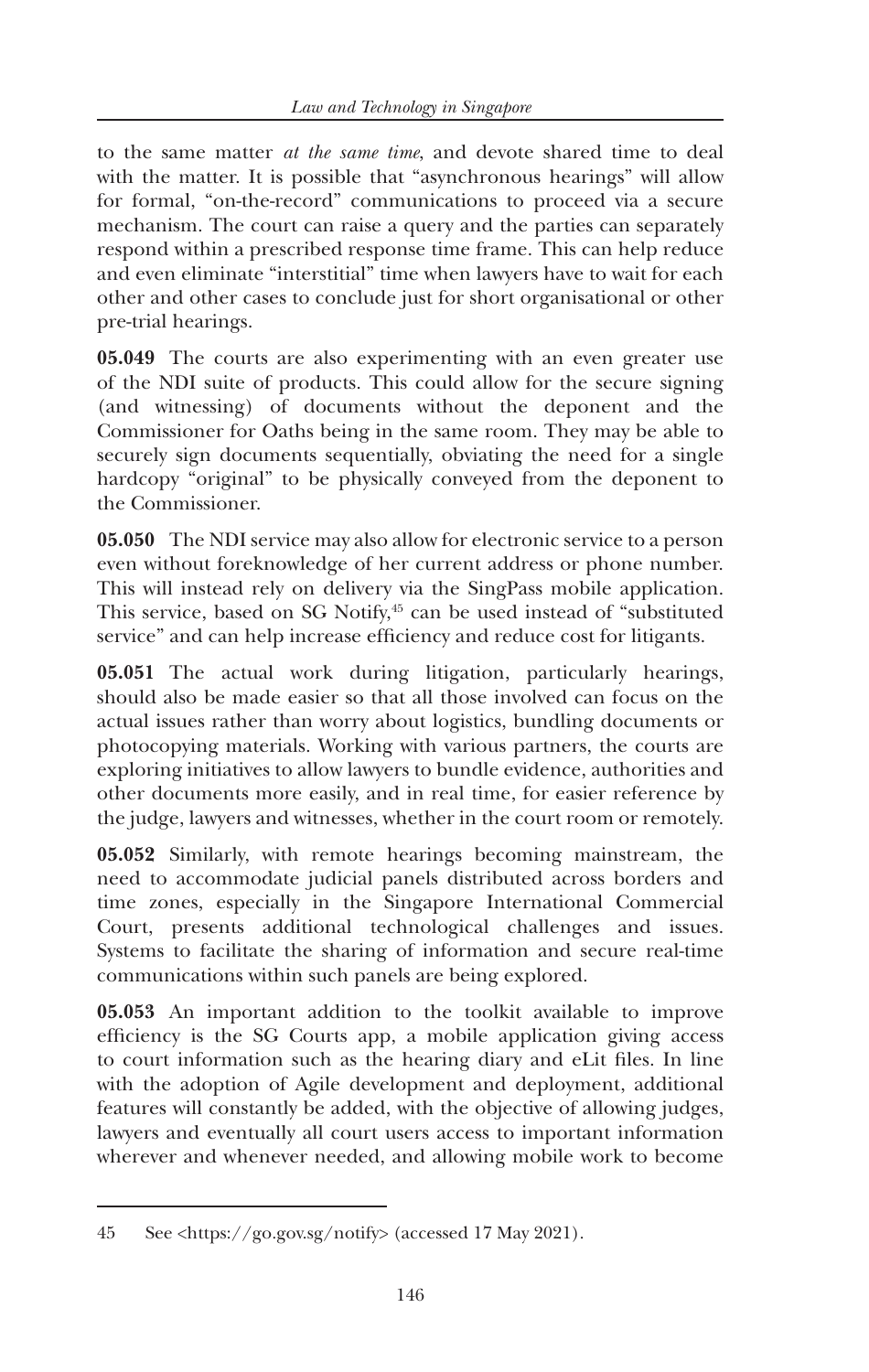a reality. Another consideration in mind is eventual seamless integration wherever possible with systems used for legal research or with practice or document management systems. Of course, security and data integrity, as well as other considerations, will need to be borne in mind, but the objective is to ensure that access to legal systems and information is as easy as possible for all users.

**05.054** The use of AI in assisting judging also promises greater efficiency. The intent is not to have AI replace the judges, but to use AI to make the work of judging more efficient, such as by assisting with legal research and the examination of evidence. An example of the latter would be to develop systems that will help cross-reference documentary evidence in complex commercial disputes, allowing the judge to see all relevant materials on a specific issue, phrase or event, for instance. While current e-discovery systems facilitate work for the lawyers, there is much to be gained from having similar systems to assist the judge in fact-finding.

## *(a) The promise of data*

**05.055** The third and final theme is on *data*. While the misuse of data threatens privacy and autonomy, the proper use of anonymised data allows better "sense-making" as to societal trends, the efficacy of government social initiatives and even nascent trends that may affect how the Courts deal with situations put before the courts. Thus, within the Judiciary, greater digitalisation of information processed by the courts can potentially lead to better workload forecasting, such as growth areas that lead to greater chance or volume of litigation, or alternatively, to help identify chokepoints that may benefit from changes to processes and rules. Internally, such mining of information will also help the Judiciary identify the proper allocation of resources, including perhaps the need for more officers, or training in specific areas, ahead of actual demand. Externally, data can better inform policies, such as in respect of pressures faced by low- or single-income families, difficulties in matrimonial maintenance, and the efficacy of alternative dispute resolution processes on long-term relationships. In criminal law, data can inform us about the efficacy of alternatives to imprisonment, areas of vulnerability and patterns of recidivism. And in commercial work, data can help provide empirical data about the relative viability of different restructuring alternatives, ascertaining the cost of legal transactions, and the appropriateness of damage awards.

**05.056** Some of the existing systems do not allow for the ready extraction of data or require too much human involvement in data entry to be sustainable for the long term. Ensuring that future systems better facilitate data-mining will therefore be an important consideration in the roll-out of future iterations of the various court systems such as eLit.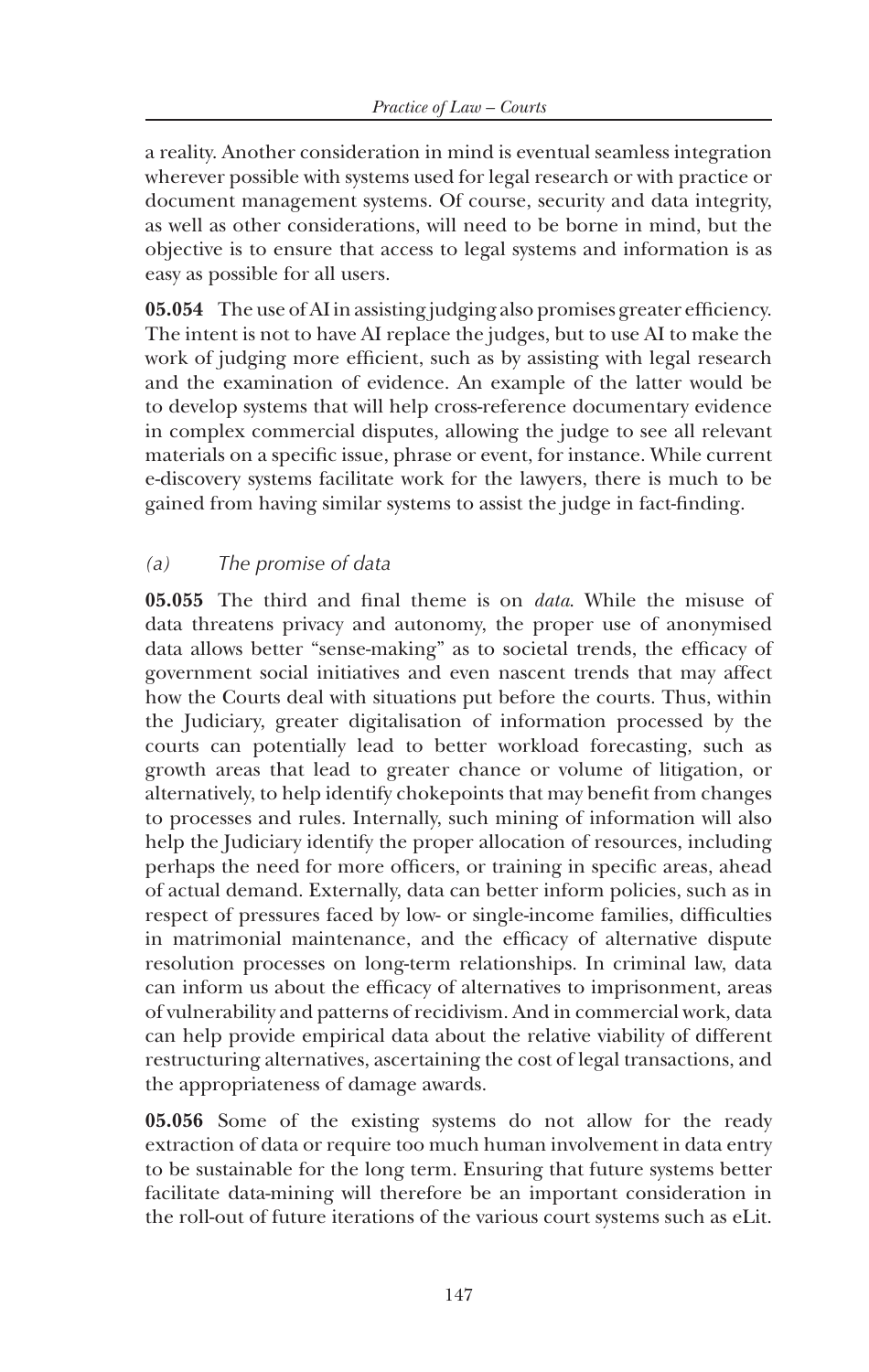The aim will be to ensure that these systems meet their specific objectives while allowing data to be obtained with as little add-on effort and cost as possible. Flexibility should also be worked in to allow new queries to be made: the possibilities of research cannot be predicted. Ingenuity and novel analyses can open lines of inquiry that were unknown just a few years before.

**05.057** In all of this, the need to guard against potential abuse is, of course, uppermost, and the appropriate data standards and policies are enforced by trained officers, operating at a very senior level. Further measures safeguarding privacy and ensuring proper use of data will continue to be developed.

**05.058** The passage of the Public Sector (Governance) Act 201846 also means that greater availability of information on a "whole of government" basis will allow for better sense-making. For example, visibility as to the geographical distribution of certain types of cases can help inform recommendations on where to build support centres to serve the needs of likely users of such services.

# **F. RETHINKING JUSTICE**

**05.059** In addition to these three "themes", the courts also have other initiatives that have an impact on how we deliver these outcomes. The pivot to therapeutic justice seeks to view family arrangements in the aftermath of divorce through the lens of "care". This requires a holistic review of the circumstances of the parties in a multifaceted and multidisciplinary manner. The focus should not be on "legalistic" manoeuvring in strategic court applications calculated to hurt the other party, but instead on "healing, restoring and recasting of a positive future".47

**05.060** In civil justice, greater use of judge-led processes may be adopted, which may require a reconfiguration of technology tools and application, to allow for greater management and more constant direction to be given by the judge in a specific case. The adoption of problem-solving courts in some contexts may require, for example, the participation of greater numbers of stakeholders in some hearings.

**05.061** Any such effort will be aligned with the broader Courts of the Future portfolio, to enable policy agencies to have better insight as to

<sup>46</sup> Act 5 of 2018.

<sup>47</sup> See Debbie Ong, Presiding Judge of the Family Justice Courts of Singapore, "Today is a New Day", speech at Family Justice Courts Workplan 2020 (21 May 2020) at para 39, available at <https://go.gov.sg/newday> and cited with aproval in *VDZ v VEA* [2020] 2 SLR 858 at [75].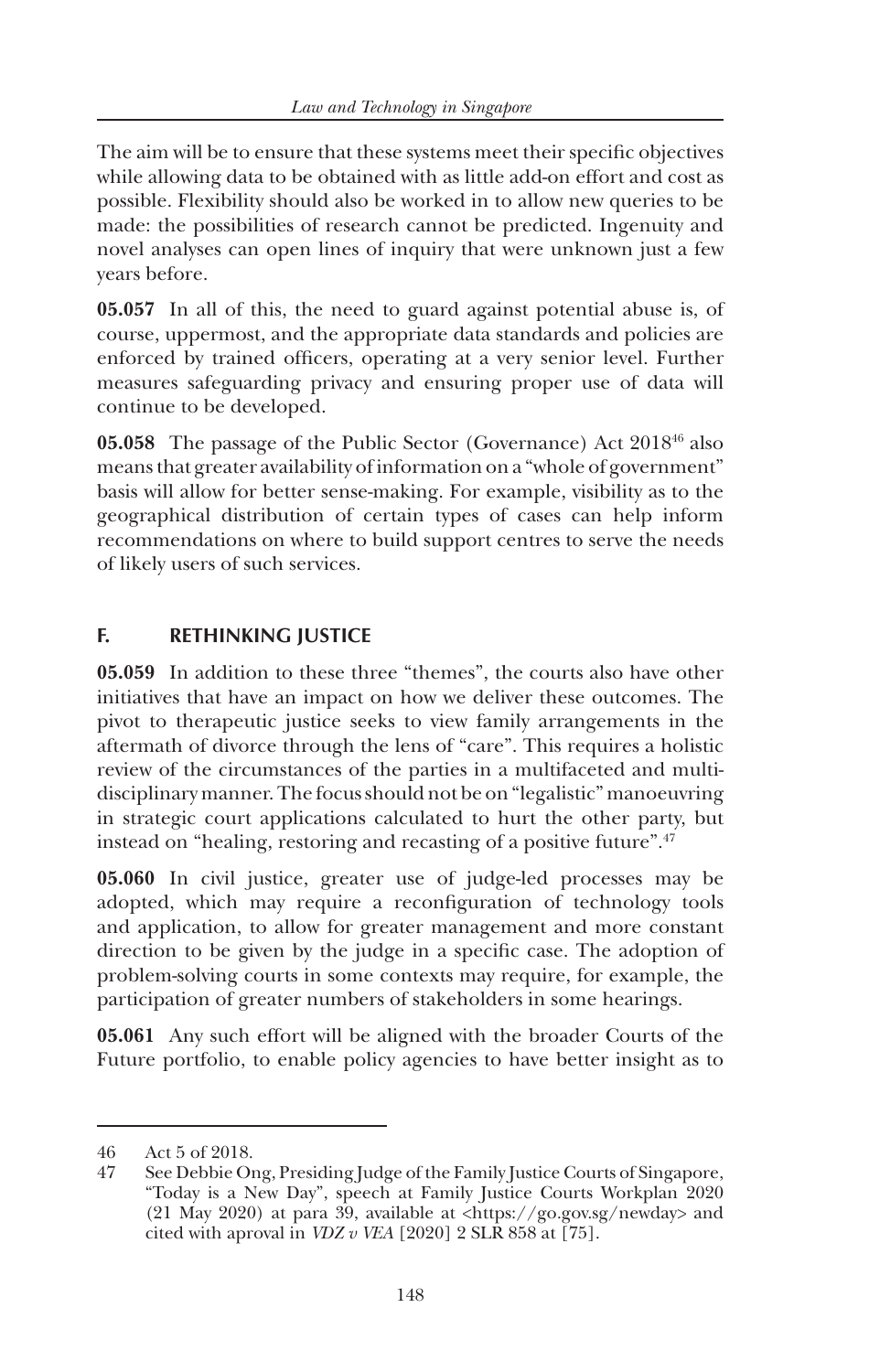the long-term trajectory of persons involved in court cases. This can help identify areas where pre-emptive support can be offered early, to increase the possibility of "healing" and a "positive future".

## **G. CONCLUSION**

**05.062** The time to reimagine how Courts of the Future should operate is past due. As Richard Susskind notes, emphasising the need to think of outcomes rather than specific processes or methods:<sup>48</sup>

All of this echoes the apocryphal anecdote I have told for nigh on thirty years, about the manufacturer of power tools that tells its new recruits that they sell 'holes' rather than drills because it is holes that their customers actually want.

The lesson for the courts, and those who serve in them, is to focus on the outcome: the proper administration of justice. All processes, rules and systems – existing or proposed – must have that objective in mind, and constant effort must be made to tack that line.

**05.063** Courts may evolve away from being a physical place or location at which justice is done. Instead, the courts could offer a service to all who need it, without reliance on geography or physical presence, as far as possible. This is fundamental to the effort to enhance access to justice by providing better-quality information, and by lowering barriers to entry to the justice system.

**05.064** Although COVID-19 demonstrated that, when it has to, the legal profession can relatively nimbly adopt new ways of doing things, the long-term challenges are still daunting. Lawyers, judges and court administrators must not be satisfied with new modalities which merely serve as proxies to old norms. Instead, there must be a willingness to embrace deeper disruption and change.

**05.065** For example, the increased focus on AI in recent years can be intimidating but can also offer us many opportunities. Is it better for some citizens in need of solutions to get a "correct" solution after many months of bewildering court filings, or a quick "approximate" solution derived, at least in part, by algorithms? Conversely, is there a need to clearly identify and separate the processes that can be made "high tech" from those that require "high touch"?

**05.066** The courts will continue to monitor and learn from the efforts of law firms, other public agencies and other jurisdictions. In learning from others, the aim has always been to adapt lessons and techniques

<sup>48</sup> Richard Susskind, *Online Courts and the Future of Justice* (Oxford University Press, 2019) at p 47.